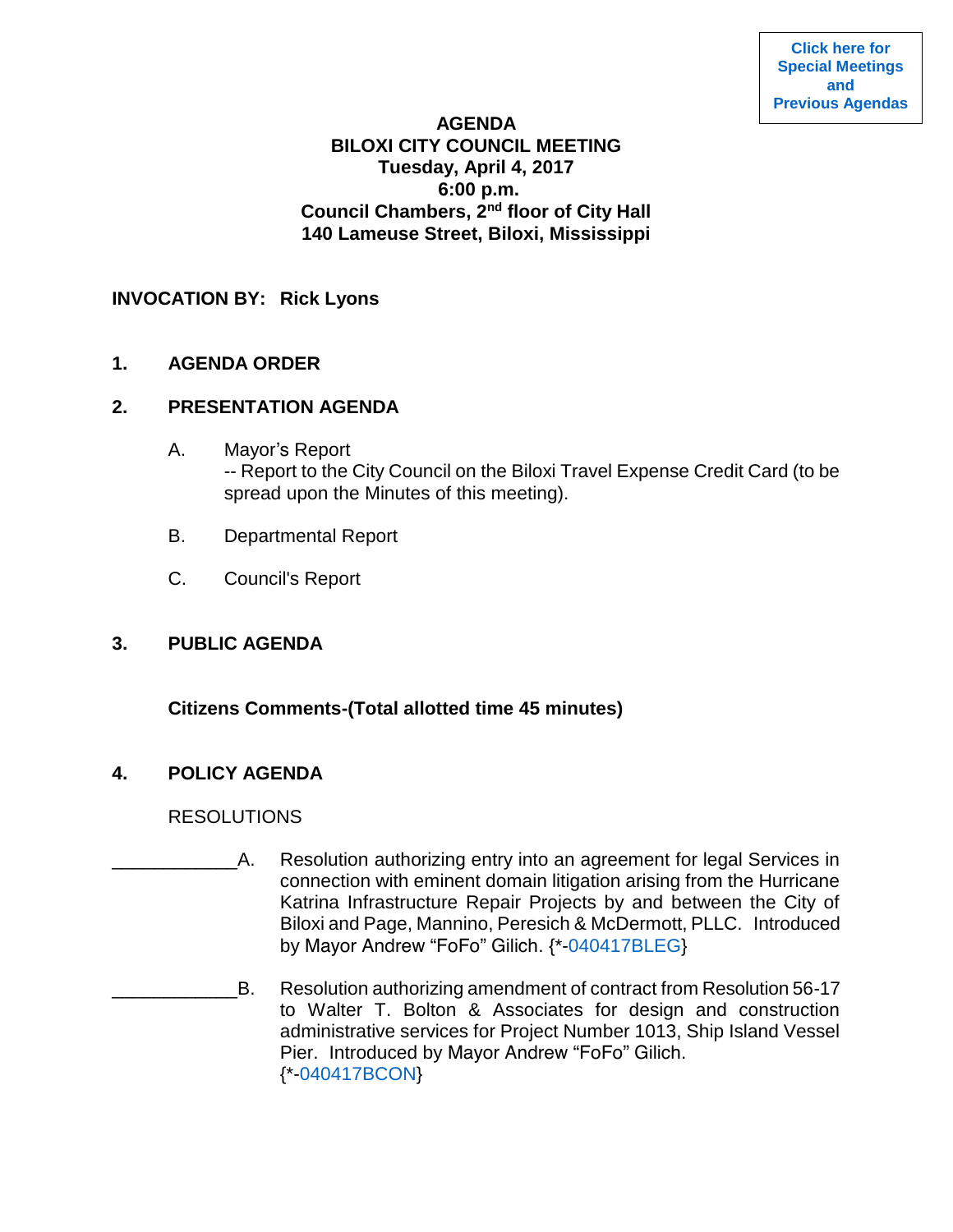## **5. CONSENT AGENDA**

- \_\_\_\_\_\_\_\_\_\_\_\_A. Resolution authorizing supplemental payment of judgment in Yacht View, Inc. Eminent Domain action in order to finalize and conclude Eminent Domain taking. (Katrina Infrastructure Project) Introduced by Mayor Andrew "FoFo" Gilich. {\*[-040417ALEG}](https://www.biloxi.ms.us/agendas/citycouncil/2017/040417/040417aleg.pdf)
- B. Resolution authorizing two year cellular contract with C-Spire for the Community Development Department. Introduced by Mayor Andrew "FoFo" Gilich. {\*[-040417ACON}](https://www.biloxi.ms.us/agendas/citycouncil/2017/040417/040417acon.pdf)
	- C. Resolution authorizing contract with Biloxi Girl's Softball League. Introduced by Mayor Andrew "FoFo" Gilich. {\*[-040417APR}](https://www.biloxi.ms.us/agendas/citycouncil/2017/040417/040417apr.pdf)
- D. Resolution authorizing payment to Tyler Technologies for annual software maintenance fees on disaster recovery, dispatch report writer, and CAD interface systems by the Police Department. Introduced by Mayor Andrew "FoFo" Gilich. {\*[-040417APD}](https://www.biloxi.ms.us/agendas/citycouncil/2017/040417/040417apd.pdf)
- E. Resolution to approve and authorize the lowest and best quote received to replace steel dolphins for the Back Bay Commercial Dock from On The Water LLC in the total of \$33,000.00. Funding: Engineering Budget. Introduced by Mayor Andrew "FoFo" Gilich. {\*[-040417APUR}](https://www.biloxi.ms.us/agendas/citycouncil/2017/040417/040417apur.pdf)
- \_\_\_\_\_\_\_\_\_\_\_\_F. Resolution to approve and authorize the lowest and best quote received for 13 interior partitions for use in new vehicles from Roper Supply in the total amount of \$23,400.65. Funding: Police Budget via the Federal Equitable Sharing Fund. Introduced by Mayor Andrew "FoFo" Gilich. {\*[-040417BPUR}](https://www.biloxi.ms.us/agendas/citycouncil/2017/040417/040417bpur.pdf)
	- G. Resolution to approve and authorize the One-Source purchase of two radar units for use in new motorcycles from Applied Concepts in the total amount of \$6,425.00. Funding: Police Budget via the Federal Equitable Sharing Fund. Introduced by Mayor Andrew "FoFo" Gilich. {\*[-040417CPUR}](https://www.biloxi.ms.us/agendas/citycouncil/2017/040417/040417cpur.pdf)
- \_\_\_\_\_\_\_\_\_\_\_\_H. Resolution to approve and authorize the One-Source purchase of 14 mobile data systems for use in new vehicles from Tcsware, Inc. in the total amount of \$70,546.00. Funding: Police Budget via the Federal Equitable Sharing Fund. Introduced by Mayor Andrew "FoFo" Gilich. [{\\*-040417DPUR}](https://www.biloxi.ms.us/agendas/citycouncil/2017/040417/040417dpur.pdf)

{\*}-Denotes document name for internet access [http://biloxi.ms.us](http://biloxi.ms.us/) Also available in alternative format.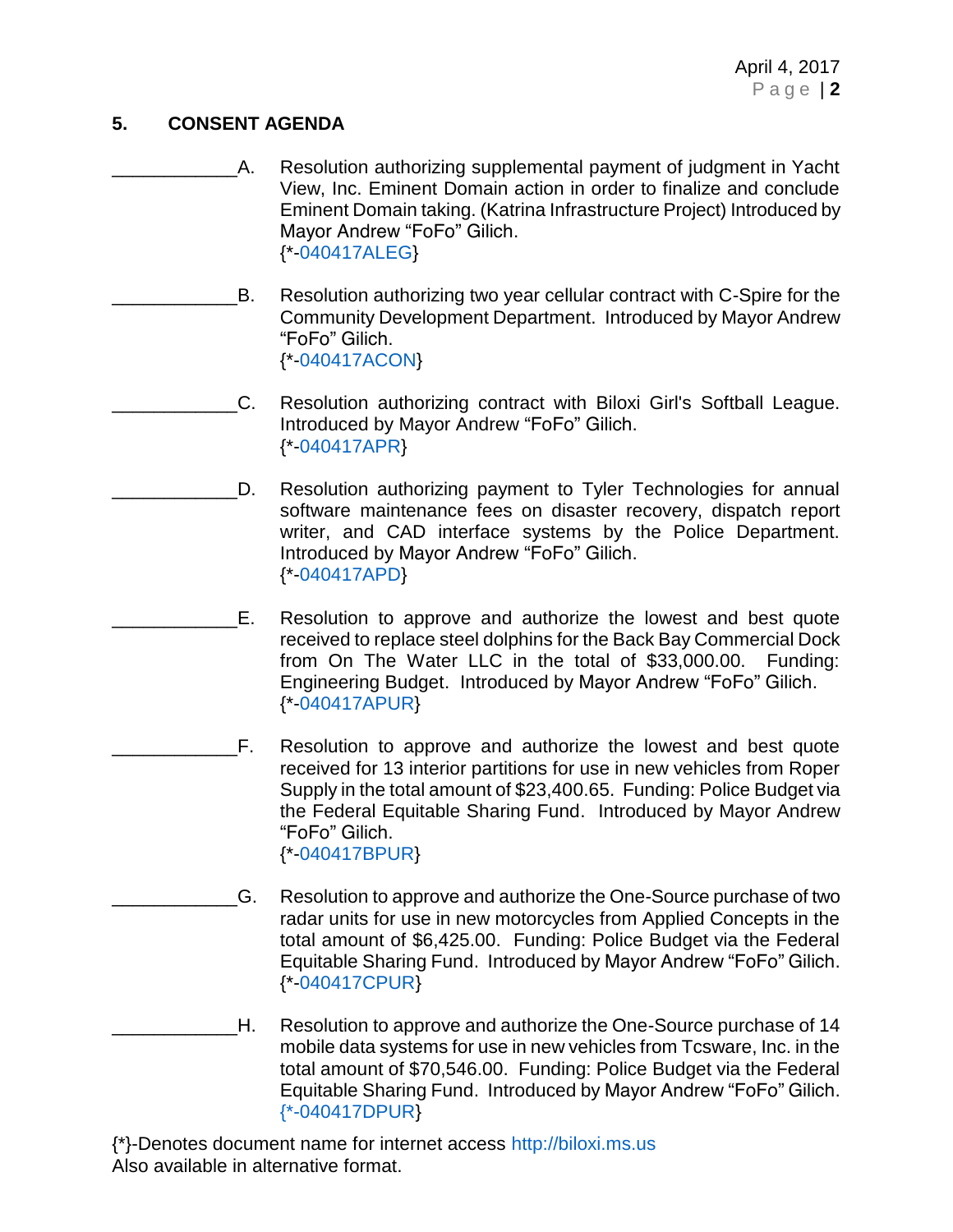## **5. CONSENT AGENDA – Continued**

- \_\_\_\_\_\_\_\_\_\_\_\_I. Resolution authorizing the Biloxi Fire Department to apply for grant monies from Walmart Grant Program in the amount of \$1,000.00. Introduced by Mayor Andrew "FoFo" Gilich. {\*[-040417AFD}](https://www.biloxi.ms.us/agendas/citycouncil/2017/040417/040417afd.pdf)
- \_\_\_\_\_\_\_\_\_\_\_\_J. Resolution authorizing the Mayor of the City of Biloxi to establish Just Compensation and Sign Certification in the Restore Biloxi Infrastructure Project-KG645. Introduced by Mayor Andrew "FoFo" Gilich. {\*[-040417AENG}](https://www.biloxi.ms.us/agendas/citycouncil/2017/040417/040417aeng.pdf)
	- K. Resolution authorizing Change Order No. 1 and Final Pay Application No. 5 for the French Colonial Memorial Garden Project No. 987. Introduced by Mayor Andrew "FoFo" Gilich. {\*[-040417BENG}](https://www.biloxi.ms.us/agendas/citycouncil/2017/040417/040417beng.pdf)
	- L. Resolution authorizing Jay Bearden Construction, Inc. Change Order No. 2 for the Holly Bluff-Cedar Lake Road Area Sewer Extension, Project No. 943. Introduced by Mayor Andrew "FoFo" Gilich. {\*[-040417CENG}](https://www.biloxi.ms.us/agendas/citycouncil/2017/040417/040417ceng.pdf)
- M. Resolution authorizing the Mayor of the City of Biloxi to Establish Just Compensation and Sign Certification in the Restore Biloxi Infrastructure Project-KG645. Introduced by Mayor Andrew "FoFo" Gilich. {\*[-040417DENG}](https://www.biloxi.ms.us/agendas/citycouncil/2017/040417/040417deng.pdf)
- N. Resolution authorizing Pickering Firm, Inc. Final Invoice and Engineering Contract Amendment No. One (1) and Final for Woolmarket Sewer Phase IV, Project No. 964. Introduced by Mayor Andrew "FoFo" Gilich. {\*[-040417EENG}](https://www.biloxi.ms.us/agendas/citycouncil/2017/040417/040417eeng.pdf)
- \_\_\_\_\_\_\_\_\_\_\_\_O. Resolution authorizing A. Garner Russell & Associates, Inc. Task Order Amendment Two (2) and Task Order Amendment Three (3) for Woolmarket Road East Drainage Improvements, Project No. 994. Introduced by Mayor Andrew "FoFo" Gilich. {\*[-040417FENG}](https://www.biloxi.ms.us/agendas/citycouncil/2017/040417/040417feng.pdf)

# **6. CODE ENFORCEMENT HEARINGS**

{\*}-Denotes document name for internet access [http://biloxi.ms.us](http://biloxi.ms.us/) Also available in alternative format.